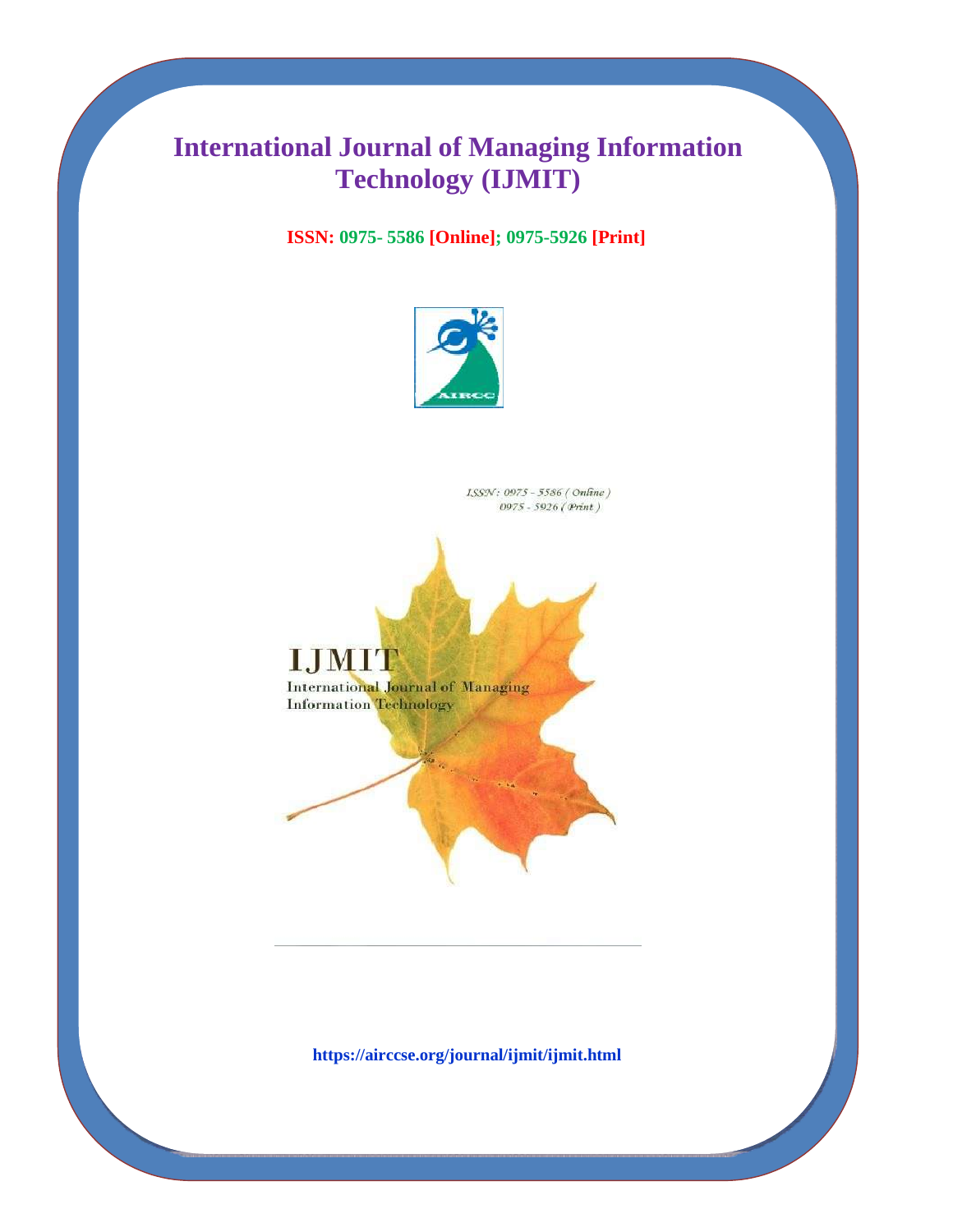### **SCOPE OF THE JOURNAL**

The International Journal of Managing Information Technology (IJMIT) is a quarterly open access peer-reviewed journal that publishes articles that contribute new results in all areas of the strategic application of information technology (IT) in organizations. The journal focuses on innovative ideas and best practices in using IT to advance organizations – for-profit, non-profit, and governmental. The goal of this journal is to bring together researchers and practitioners from academia, government and industry to focus on understanding both how to use IT to support the strategy and goals of the organization and to employ IT in new ways to foster greater collaboration, communication and information sharing both within the organization and with its stakeholders. The International Journal of Managing Information Technology seeks to establish new collaborations, new best practices, and new theories in these areas

#### **Topics of interest within the scope of this issue include, but are not limited to, the following areas:**

Authors are solicited to contribute to the journal by submitting articles that illustrate research results, projects, surveying works and industrial experiences that describe significant advances in the areas of information technology and management.

- Education and Information Technology
- Electronic Billing Systems
- Electronic Voting & E-Government Systems
- Environmental Management Technologies
- Financial Market & Trading Technologies
- Financial Risk Management Systems
- Green Technologies
- Health Care Information Systems and Technologies
- High-Definition TV Systems & Standards
- Information Goods & Digital Products
- Information Privacy & Digital Security
- Information Technology for Economic & Social Development
- Location-Based Systems & Services
- Management Fashion Developments
- Market Operations & Exchange Solutions
- Mobile Telecommunication Systems
- Nomadic Computing Service Innovations
- Online Auctions and Market Mechanisms
- Online Instruction & Digital Learning Aids
- Open Software and Systems Innovations
- Service-Oriented Systems & Technologies
- Statistical Methods for Information Technology Adoption
- Technology Ecosystem Forecasting Tools
- Technological Innovation-Led Performance
- Technology Stack, Infrastructure Changes
- Vendor-Managed Inventory, Supply Chain
- Vertical Information Systems Standards
- Web 2.0 Technologies
- Yield Management and Revenue Control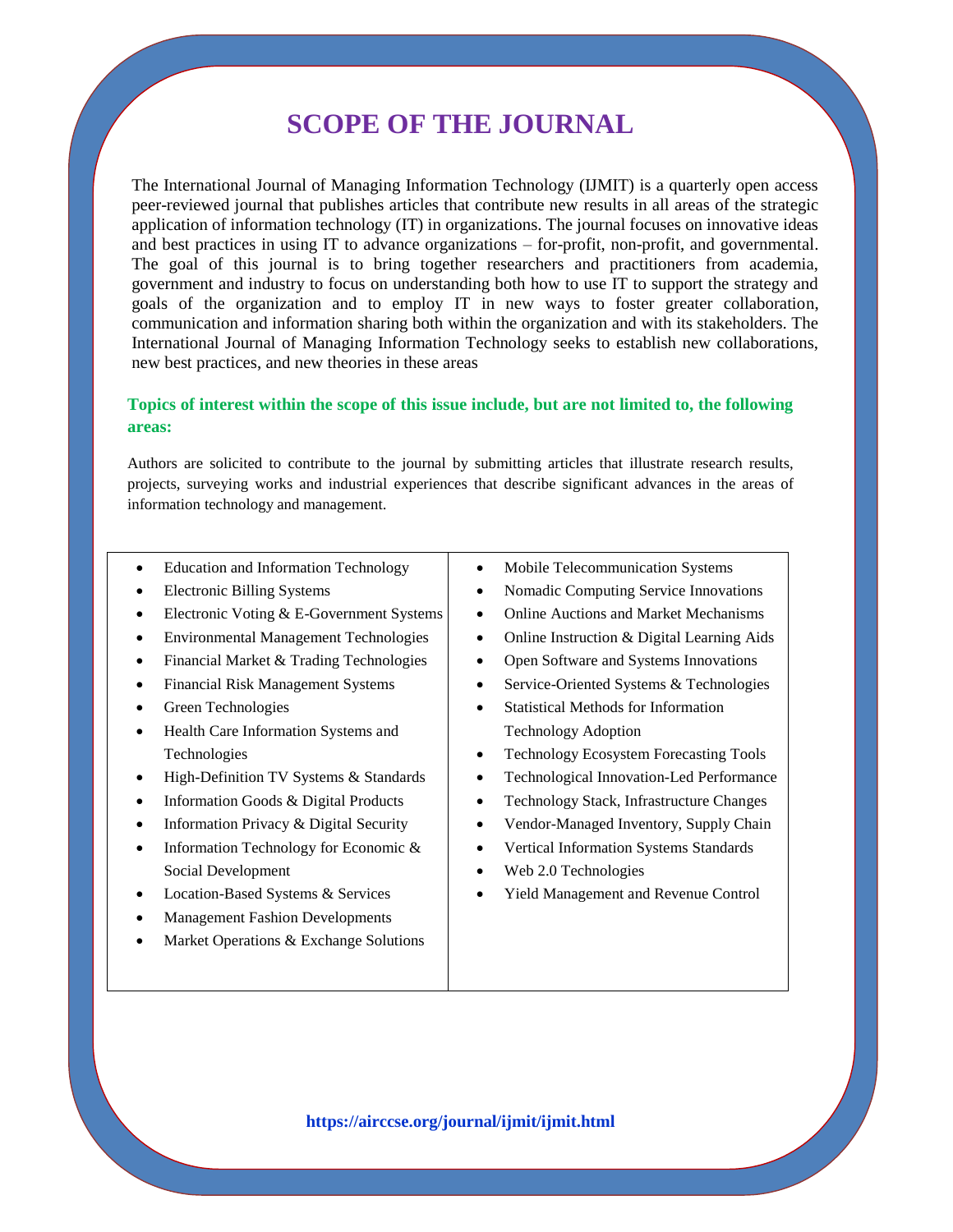## **Editorial Board**

### **Editor In Chief:**

C.E. Laborde Professor of Management

**David C. Wyld,** Southeastern Louisiana University,USA

### **Editor In Chief:**

**David C. Wyld,** Southeastern Louisiana University,USA

### **Associate Editors**

**Chihiro Watanabe**, University of Jyvaskyla, Finland

**Sitalakshmi Venkatraman,** Melbourne Polytechnic, Australia

### **Editorial Board**

- **[Adnane Cabani](http://scholar.google.com/scholar?q=Adnane+Cabani%2C+ESIGELEC%2FIRSEEM%2C+France&btnG=&hl=en&as_sdt=0%2C5)**, Embedded Electronic Systems Research Institute, France
- **[Adolfo Alberto Vanti](http://scholar.google.com/scholar?q=Adolfo+Alberto+Vanti%2C+Universidade+do+Vale+do+Rio+dos+Sinos%2C+UNISINOS%2C+Brazil&btnG=&hl=en&as_sdt=0%2C5)**, Universidade do Vale do Rio dos Sinos, UNISINOS, Brazil
- **[Ahmed M. Khedr](http://scholar.google.com/scholar?q=Ahmed+M.+Khedr%2C+Zagazig+University%2C+Egypt&btnG=&hl=en&as_sdt=0%2C5)**, Zagazig University, Egypt
- **[Ahmed Y. Nada](http://scholar.google.com/scholar?q=+Ahmed+Y.+Nada%2C+Al+-+Quds+University%2C+Palestine&btnG=&hl=en&as_sdt=0%2C5)**, Al Quds University, Palestine
- **[Akbar Hussain D.M](http://scholar.google.com/scholar?q=+D.+M.+Akbar+Hussain%2C+Aalborg+University%2C+Denmark&btnG=&hl=en&as_sdt=0%2C5)**, Aalborg University, Denmark
- **[Alejandro Regalado Mendez](http://scholar.google.com/scholar?q=+Alejandro+Regalado+Mendez%2C+Universidad+del+Mar&btnG=&hl=en&as_sdt=0%2C5)**, Universidad del Mar, Mexico
- **[Ali AlSoufi](https://scholar.google.co.in/citations?user=106qVD0AAAAJ)**, University of Bahrain, Bahrain
- **[Amala VijayaSelvi Rajan](http://scholar.google.com/scholar?q=Amala+VijayaSelvi+Rajan%2C+Higher+Colleges+of+Technology+%E2%80%93+Dubai+Women%E2%80%99s+College%2C+UAE&btnG=&hl=en&as_sdt=0%2C5)**, Higher Colleges of Technology Dubai Women's College, UAE
- **[Andree Carrier Taylor](http://scholar.google.com/scholar?q=Andree+Carrier+Taylor%2C+Southeastern+Louisiana+University%2CUSA&btnG=&hl=en&as_sdt=0%2C5)**, Southeastern Louisiana University,USA
- **[Anjali Thukral](http://scholar.google.com/scholar?q=+Anjali+Thukral%2C+University+of+Delhi%2C+India&btnG=&hl=en&as_sdt=0%2C5)**, University of Delhi, India
- **[Anna Nicholson Bass](http://scholar.google.com/scholar?q=Anna+Nicholson+Bass%2C+Southeastern+Louisiana+University%2CUSA&btnG=&hl=en&as_sdt=0%2C5)**, Southeastern Louisiana University,USA
- **[Antonio Rodriguez](http://scholar.google.com/scholar?q=Antonio+Rodriguez-Martinez%2C+Universidad+Autonoma+Del+Estado+de+Morelos%2C+Mexico&btnG=&hl=en&as_sdt=0%2C5)**-Martinez,Universidad Autonoma Del Estado de Morelos, Mexico
- **[Aristides R. Baraya,](http://scholar.google.com/scholar?q=+Aristides+R.+Baraya%2C+Southeastern+Louisiana+University%2CUSA&btnG=&hl=en&as_sdt=0%2C5)** Southeastern Louisiana University,USA
- **[Atif Farid Mohammad,](http://scholar.google.com/scholar?q=atif+Farid+Mohammad%2C+University+of+North+Dakota%2C+USA&btnG=&hl=en&as_sdt=0%2C5)** University of North Dakota, USA
- **[Avinash Waikar](http://scholar.google.com/scholar?q=Avinash+Waikar%2C+Southeastern+Louisiana+University%2CUSA&btnG=&hl=en&as_sdt=0%2C5)**, Southeastern Louisiana University,USA
- **[Aymé Perdomo Alonso](https://airccse.org/journal/ijmit/editorialboard.html)**, University of Informatics Sciences, Cuba
- **[Binod Kumar Pattanayak](http://scholar.google.com/scholar?q=Binod+Kumar+Pattanayak%2C&btnG=&hl=en&as_sdt=0%2C5)**, Siksha O Anusandhan University, India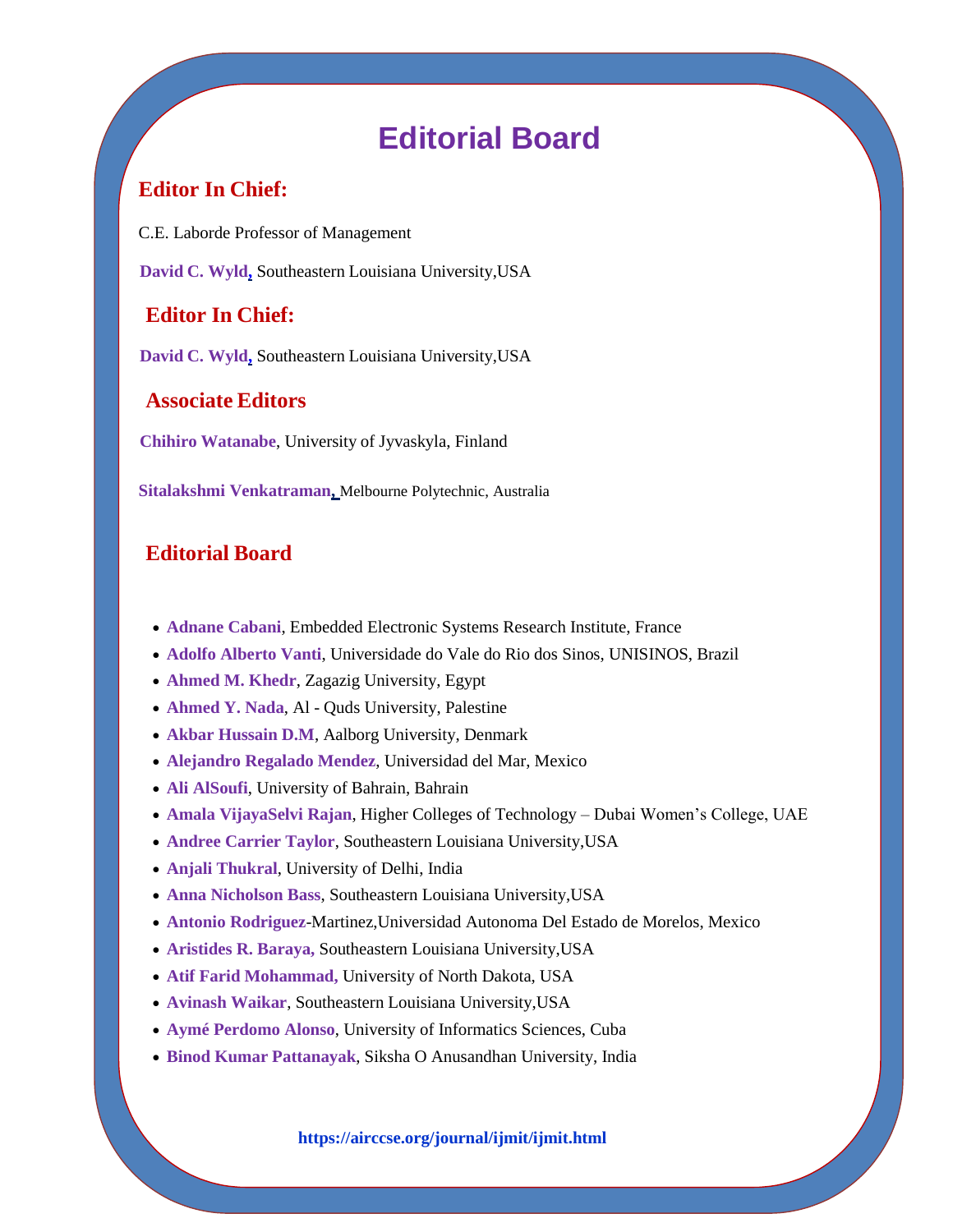- **Bouakkaz Mustapha**, University Amar Telidji Laghouat, Algeria
- **[Buket D. Barkana](http://scholar.google.com/scholar?q=Buket+D.+Barkana%2C+University+of+Bridgeport%2C+USA&btnG=&hl=en&as_sdt=0%2C5)**, University of Bridgeport, USA
- **[Carlos Andre Reis Pinheiro](http://scholar.google.com/scholar?q=Carlos+Andre+Reis+Pinheiro%2C+Dublin+City+University%2CIreland&btnG=&hl=en&as_sdt=0%2C5)**, Dublin City University, Ireland
- **[Chris Panagiotakopoulos](http://scholar.google.com/scholar?q=Chris+Panagiotakopoulos&btnG=&hl=en&as_sdt=0%2C5)**, University of Patras, Greece
- **[Chunxiao Li](http://scholar.google.com/scholar?q=chunxiao+Li%2C+Waseda+University%2C+Japan&btnG=&hl=en&as_sdt=0%2C5)**, Waseda University, Japan
- **[Connie Budden](http://scholar.google.com/scholar?q=connie+Budden%2C+Southeastern+Louisiana+University%2CUSA&btnG=&hl=en&as_sdt=0%2C5)**, Southeastern Louisiana University,USA
- **[Danaysa Macias Hernandez](http://scholar.google.com/scholar?q=Danaysa+Macias+Hernandez%2C+Universidad+de+Ciencias+Informaticas%2C+Cuba&btnG=&hl=en&as_sdt=0%2C5)**,Universidad de Ciencias Informaticas, Cuba
- **[Daniela Lopez De Luise](http://scholar.google.com/scholar?q=Daniela+Lopez+De+Luise%2C+Universidad+de+Palermo%2C+Argentina&btnG=&hl=en&as_sdt=0%2C5)**, Universidad de Palermo, Argentina
- **[David B. Bracewell](http://scholar.google.com/scholar?q=David+B.+Bracewell&btnG=&hl=en&as_sdt=0%2C5)**, General Electric Global Research, USA
- **[Denivaldo Lopes Federal](http://scholar.google.com/scholar?q=Denivaldo+Lopes+Federal%2C+University+of+Maranhao%2C+Brazil&btnG=&hl=en&as_sdt=0%2C5)**, University of Maranhao, Brazil
- **[DimitriosTomtsis](https://airccse.org/journal/ijmit/editorialboard.html)**, Technical and Educational Institute of West Macedonia,Greece
- **[Dinh Tran Ngoc Huy](https://scholar.google.com/citations?user=jlPeV7cAAAAJ&hl=en&oi=sra)**, Banking University HCM city Viet nam
- **[Dong-Seong Kim](http://scholar.google.com/scholar?q=+Dong-Seong+Kim&btnG=&hl=en&as_sdt=0%2C5)**,Duke University, USA
- **[Elaheh Pourabbas](https://scholar.google.com/citations?hl=en&user=EL3-nyQAAAAJ)**, National Research Council (CNR), Italy
- **[Elboukhari Mohamed](http://scholar.google.com/scholar?q=Elboukhari+Mohamed%2CUniversity+Mohamed+First%2CMorocco&btnG=&hl=en&as_sdt=0%2C5)**,University Mohamed First,Morocco
- **[Elmir Babovic](http://scholar.google.com/scholar?q=Elmir+Babovic%2C+Univeristy+of+Mostar%2C+Bosnia+and+Herzegovina&btnG=&hl=en&as_sdt=0%2C5)**,Univeristy of Mostar, Bosnia and Herzegovina
- **[Fawzi Albalooshi](http://scholar.google.com/scholar?q=Fawzi+Albalooshi%2C+University+of+Bahrain-Sakhir+Campus%2CBahrain&btnG=&hl=en&as_sdt=0%2C5)**, University of Bahrain-Sakhir Campus,Bahrain
- **[Gajendra Sharma](https://livedna.net/?dna=977.3229)**, Kathmandu University, Nepal
- **[Gerardo S. Doroja](http://scholar.google.com/scholar?q=Gerardo+S.+Doroja%2C+Xavier+University+-+Ateneo+de+Cagayan%2C+Philippines&btnG=&hl=en&as_sdt=0%2C5)**, Xavier University Ateneo de Cagayan, Philippines
- **[Guoliang Zeng](http://scholar.google.com/scholar?q=+Guoliang+Zeng%2C+Arizona+State+University%2C+USA&btnG=&hl=en&as_sdt=0%2C5)**, Arizona State University, USA
- **[Hariharan S](https://scholar.google.com/citations?user=fj6kV3kAAAAJ&hl=en)**, Shadan Women's College of Engineering and Technology, India
- **[Hariharan S](http://scholar.google.com/scholar?q=S.Hariharan%2C+Pavendar+Bharathidasan+College+of+Engineering+and+Technology%2C+India&btnG=&hl=en&as_sdt=0%2C5)**, Pavendar Bharathidasan College of Engineering and Technology, India
- **[Harilton da Silva Araujo](http://scholar.google.com/scholar?q=Harilton+da+Silva+Araujo%2C+University+of+Fortaleza%2C+Brazil&btnG=&hl=en&as_sdt=0%2C5)**, State University of Piauí- UESPI, Brazil
- **[Harrison Hao Yang](http://scholar.google.com/scholar?q=Harrison+Hao+Yang%2C+State+University+of+New+York+at+Oswego%2C+USA&btnG=&hl=en&as_sdt=0%2C5)**, State University of New York at Oswego, USA
- **[Hassan Jorfi](http://scholar.google.com/scholar?q=Hassan+Jorfi%2C+Universiti+Teknologi+Malaysia+%28UTM%29%2C+Malaysia&btnG=&hl=en&as_sdt=0%2C5)**,Universiti Teknologi Malaysia (UTM), Malaysia
- **[Hector Gonzalo Barbosa Leon](http://scholar.google.com/scholar?q=+++Hector+Gonzalo+Barbosa+Leon%2C+Universidad+de+Salamanca%2C+Espana&btnG=&hl=en&as_sdt=0%2C5)**,Universidad de Salamanca, Espana
- **[Ian McAndrew](https://scholar.google.com/citations?user=obFQeQ4AAAAJ&hl=en)**, Capitol Technology University, USA
- **[Inci Saricicek](http://scholar.google.com/scholar?q=Inci+Saricicek%2C+Eskisehir+Osmangazi+University%2C+Turkey&btnG=&hl=en&as_sdt=0%2C5)**, Eskisehir Osmangazi University, Turkey
- **[Indrajit Mandal](https://airccse.org/journal/ijmit/editorialboard.html)**, Faculty Member Visvesvariah Institute of Technology Bangalore, India
- **[Issac Biju](http://scholar.google.com/scholar?q=Issac+Biju&btnG=&hl=en&as_sdt=0%2C5)**, Teesside University, UK
- **[Jain Y.K](http://scholar.google.com/scholar?q=Y+K+Jain%2C+Samrat+Ashok+Technological+Institute%2C+India&btnG=&hl=en&as_sdt=0%2C5)**, Samrat Ashok Technological Institute, India
- **[Jan Genci](http://scholar.google.com/scholar?q=+Jan+Genci%2C+Technical+University+of+Kosice%2C+Slovakia&btnG=&hl=en&as_sdt=0%2C5)**, Technical University of Kosice, Slovakia
- **[Jaroslav Abaffy](http://scholar.google.com/scholar?q=+Jaroslav+Abaffy%2C+Slovak+University+of+Technology%2C+Bratislava&btnG=&hl=en&as_sdt=0%2C5)**, Slovak University of Technology, Bratislava
- **[Jayant Mishra](http://scholar.google.com/scholar?q=Jayant+Mishra%2C+RGPV+-+Bhopal%2C+India&btnG=&hl=en&as_sdt=0%2C5)** ,Rajiv Gandhi Proudyogiki Vishwavidyalaya, India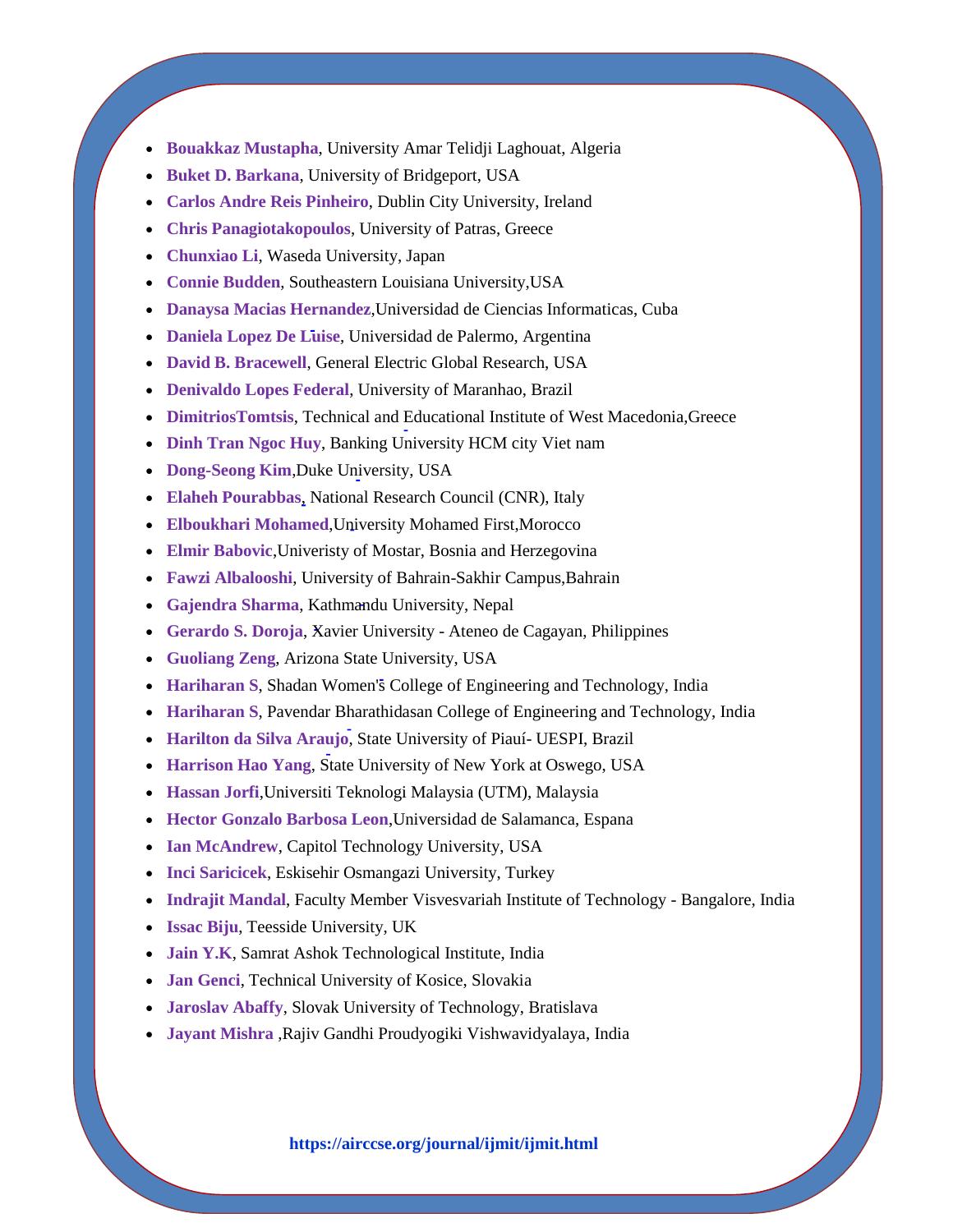- **[Jorge Bernardino](http://scholar.google.com/scholar?q=+Jorge+Bernardino&btnG=&hl=en&as_sdt=0%2C5)**, Instituto Superior de Engenharia de Coimbra, Portugal
- **[Jose Francisco Briones de la Torre](http://scholar.google.com/scholar?q=+Jose+Francisco+Briones+de+la+Torre%2C+Universidad+Politecnica+de+Aguascalientes%2C+Mexico&btnG=&hl=en&as_sdt=0%2C5)**, Universidad Politecnica de Aguascalientes, Mexico
- **[Julie Nunenmacher](http://scholar.google.com/scholar?q=Julie+Nunenmacher%2C+Southeastern+Louisiana+University%2CUSA&btnG=&hl=en&as_sdt=0%2C5)**, Southeastern Louisiana University,USA
- **[Jyotirmay Gadewadikar](http://scholar.google.com/scholar?q=Jyotirmay+Gadewadikar%2C+Alcorn+State+University%2C+USA&btnG=&hl=en&as_sdt=0%2C5)**, Alcorn State University, USA
- **[Kapil Chaturvedi](http://scholar.google.com/scholar?q=Kapil+Chaturvedi%2C+RGPV+-+Bhopal%2C+India&btnG=&hl=en&as_sdt=0%2C5)**, Rajiv Gandhi Technical University, India
- **[Katarina Jelemenska](http://scholar.google.com/scholar?q=Katarina+Jelemenska%2C+Instructor%09Slovak+University+of+Technology%2C+Slovak+Republic&btnG=&hl=en&as_sdt=0%2C5)**, Slovak University of Technology, Slovak Republic
- **[Kun Ren](https://scholar.google.com/scholar?q=Kun+Ren&btnG=&hl=en&as_sdt=0%2C5), Yale University, USA**
- **[Labeeb](http://scholar.google.com/scholar?q=Labeeb%2C+Misr+Academy+for+engineering+and+technology+%28MET%29%2C+EGYPT&btnG=&hl=en&as_sdt=0%2C5)**, Misr Academy for engineering and technology (MET), EGYPT
- **[Lotfollah Najjar](http://scholar.google.com/scholar?q=Lotfollah+Najjar%2C+University+of+Nebraska%2C+Omaha&btnG=&hl=en&as_sdt=0%2C5)**, University of Nebraska, Omaha
- **[Lylia Abrouk](http://scholar.google.com/scholar?q=Lylia+Abrouk%2C+University+of+Burgundy%2C+France&btnG=&hl=en&as_sdt=0%2C5)**, University of Burgundy, France
- **[Madhuri Rao](http://scholar.google.com/scholar?q=Madhuri+Rao%2C+Mumbai+University%2C+India&btnG=&hl=en&as_sdt=0%2C5)**, Mumbai University, India
- **[Maniza Hijab](http://scholar.google.com/scholar?q=Maniza+Hijab%2C+Osmania+University%2C+India&btnG=&hl=en&as_sdt=0%2C5)**, Osmania University, India
- **[Maria Emmalyn Asuncion De Vigal Capuno](https://scholar.google.com/citations?hl=en&user=8KopSssAAAAJ&view_op=list_works&gmla=)**, Future University, Sudan
- **[Mario Ciampi](http://scholar.google.com/scholar?q=Mario+Ciampi%2C+Institute+for+High+Performance+Computing+and+Networking%2C+ICAR%2C+Italy&btnG=&hl=en&as_sdt=0%2C5)**, Institute for High Performance Computing and Networking, ICAR, Italy
- **[Marius Marcu](http://scholar.google.com/scholar?q=Marius+Marcu%2C+Politehnica+University+of+Timisoara%2C+Romania&btnG=&hl=en&as_sdt=0%2C5), Politehnica University of Timisoara, Romania**
- **[Masaki Murakami](http://scholar.google.com/scholar?q=Masaki+Murakami%2C+Okayama+University%2C+Japan&btnG=&hl=en&as_sdt=0%2C5)**, Okayama University, Japan
- **[Massimo Esposito](http://scholar.google.com/scholar?q=Massimo+Esposito%2C+Institute+for+High+Performance+Computing+and+Networking+%28ICAR%29+of+the+National+Research+Council+of+Italy+%28CNR%29+%2C+Italy&btnG=&hl=en&as_sdt=0%2C5)**, Institute for High Performance Computing and Networking (ICAR) of the National Research Council of Italy (CNR) , Italy
- **[Mazeyanti M. Ariffin](http://scholar.google.com/scholar?q=Mazeyanti+M.+Ariffin%2C+Universiti+Teknologi+Petronas%2C+Malaysia&btnG=&hl=en&as_sdt=0%2C5)**, Universiti Teknologi Petronas, Malaysia
- **[Michael C. Budden](http://scholar.google.com/scholar?q=Michael+C.+Budden%2C+Southeastern+Louisiana+University%2CUSA&btnG=&hl=en&as_sdt=0%2C5)**, Southeastern Louisiana University,USA
- **[Michael Jones](http://scholar.google.com/scholar?q=Michael+Jones%2C+Southeastern+Louisiana+University%2CUSA&btnG=&hl=en&as_sdt=0%2C5)**, Southeastern Louisiana University,USA
- **[Michel Owayjan](http://scholar.google.com/scholar?q=Michel+Owayjan%2C+American+University+of+Science+%26+Technology%2C+Lebanon&btnG=&hl=en&as_sdt=0%2C5)**, American University of Science & Technology, Lebanon
- **[Ming-Chang Lee](https://airccse.org/journal/ijmit/editorialboard.html)**, National Kaohusing University of Applied Sciences, Taiwan
- **[Minh Huynh](http://scholar.google.com/scholar?q=Minh+Huynh%2C+Southeastern+Louisiana+University%2CUSA&btnG=&hl=en&as_sdt=0%2C5)**, Southeastern Louisiana University,USA
- **[Mohamed abd el Fattah Mohamed](http://scholar.google.com/scholar?q=Mohamed+abd+el+Fattah+Mohamed%2C+Helwan+University+%2CEgypt&btnG=&hl=en&as_sdt=0%2C5)**, Helwan University ,Egypt
- **[Mohamed Firdhous](http://scholar.google.com/scholar?q=Mohamed+Firdhous%2C+University+of+Moratuwa%2C+Sri+Lanka&btnG=&hl=en&as_sdt=0%2C5)**, University of Moratuwa, Sri Lanka
- **[Mohammad Hadi Zahedi](http://scholar.google.com/scholar?q=Mohammad+Hadi+Zahedi%2C+Ferdowsi+University+of+Mashhad%2C+Iran&btnG=&hl=en&as_sdt=0%2C5)**, Ferdowsi University of Mashhad, Iran
- **[Mohammed A. Otair](https://scholar.google.co.in/citations?user=HaUX_lIAAAAJ&hl=en)**, Amman Arab University, Jordan
- **[Monika Verma](http://scholar.google.com/scholar?q=Monika+Verma%2C+Punjab+Technical+University%2CIndia&btnG=&hl=en&as_sdt=0%2C5)**, Punjab Technical University,India
- **[Nadezhda N. Pokrovskaia](https://scholar.google.com/citations?user=wBeeO1kAAAAJ)**, Herzen State Pedagogic University, Russia
- **[Nawapon Kewsuwun](https://scholar.google.com/citations?user=pL2h0moAAAAJ&hl=en)**, Prince of Songkla University, Thailand
- **[Nguyen Van Sinh](http://scholar.google.com/scholar?q=Nguyen+Van+Sinh%2C+Vietnam+Academy+of+Science+and+Technology%2C+Vietnam&btnG=&hl=en&as_sdt=0%2C5)**, Vietnam Academy of Science and Technology, Vietnam
- **[Nirbhay Chaubey](http://scholar.google.com/scholar?q=Nirbhay+Chaubey%2C+Institute+of+Science+%26+Technology+for+Advanced+Studies+%26+Reasearch+%28ISTAR%29%2C+India&btnG=&hl=en&as_sdt=0%2C5)**, Institute of Science & Technology for Advanced Studies & Reasearch (ISTAR), India
- **[Pacha Malyadri](https://scholar.google.co.in/citations?user=V9iBqgwAAAAJ)**, Center for Economic and Social Studies (CESS), India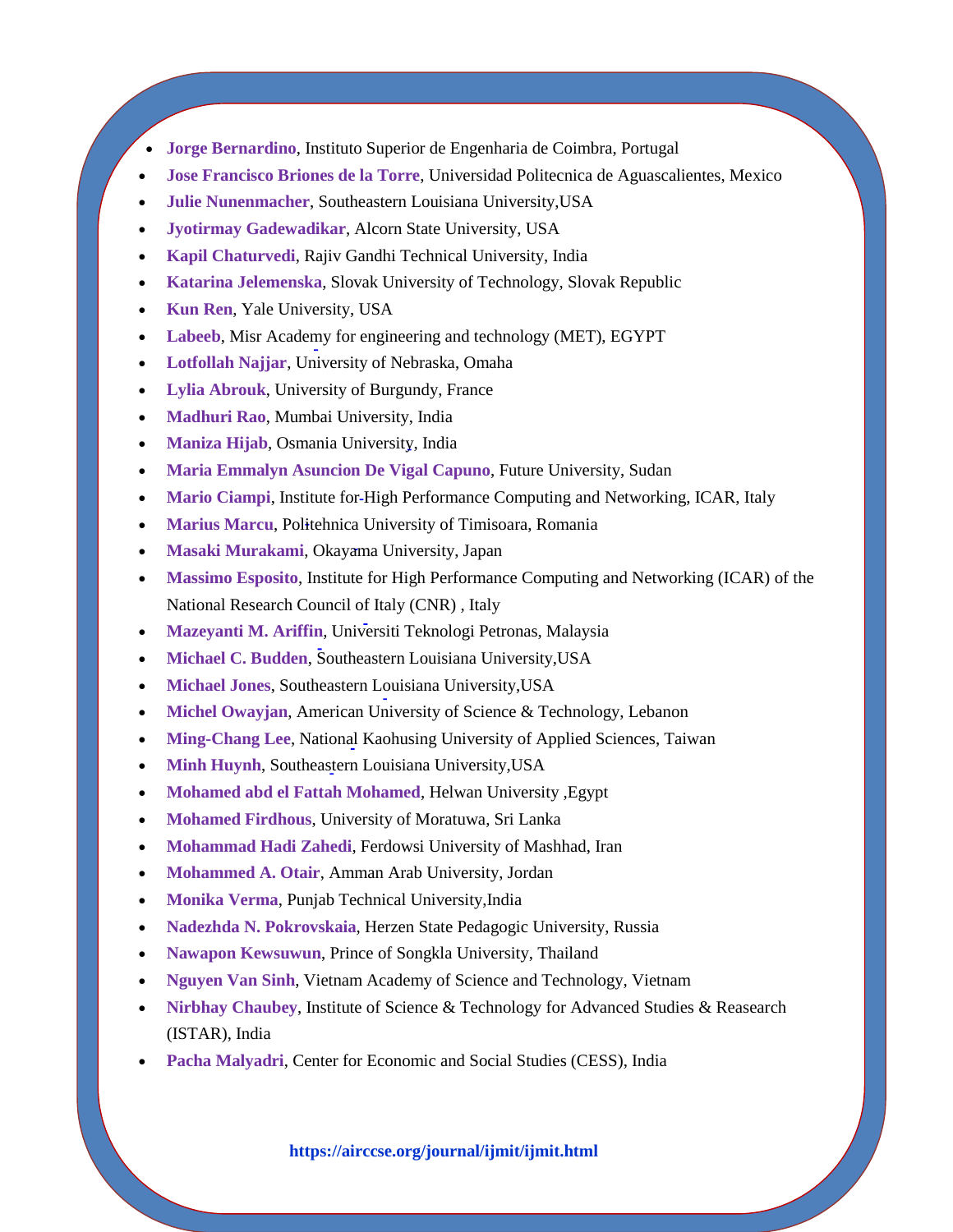- **[Nour Eldin Elmadany](http://scholar.google.com/scholar?q=Nour+Eldin+Elmadany%2C+Arab+Academy+for+Science+and+Technology%2C+Egypt&btnG=&hl=en&as_sdt=0%2C5)**, Arab Academy for Science and Technology, Egypt
- **[Ognjen Kuljaca,](http://scholar.google.com/scholar?q=Ognjen+Kuljaca%2C+Alcorn+State+University%2CUSA&btnG=&hl=en&as_sdt=0%2C5)** Alcorn State University,USA
- **[Oleg Shcherbina,](http://scholar.google.com/scholar?q=Oleg+Shcherbina%2C+University+of+Vienna%2C+Austria&btnG=&hl=en&as_sdt=0%2C5)** University of Vienna, Austria
- **[Oluwatope Ayodeji Oludola](https://airccse.org/journal/ijmit/editorialboard.html)**, Obafemi Awolowo University, Nigeria
- **[Othon Marcelo Nunes Batista](http://scholar.google.com/scholar?q=Othon+Marcelo+Nunes+Batista%2C+Universidade+Salvador%2C+El+Salvador&btnG=&hl=en&as_sdt=0%2C5)**, Universidade Salvador, El Salvador
- **[Paola Monachesi](http://scholar.google.com/scholar?q=Paola+Monachesi%2C+Utrecht+University%2C+The+Netherlands&btnG=&hl=en&as_sdt=0%2C5)**, Utrecht University, The Netherlands
- **[Paul Sagayda](https://airccse.org/journal/ijmit/editorialboard.html)**, Donbass State Engineering Academy , Ukraine
- **[Rafiqul Zaman Khan](http://scholar.google.com/scholar?q=Rafiqul+Zaman+Khan%2C+Aligarh+Muslim+University%2C+India&btnG=&hl=en&as_sdt=0%2C5)**, Aligarh Muslim University, India
- **[Rahmath Safeena Abdullah](http://scholar.google.com/scholar?q=Rahmath+Safeena+Abdullah&btnG=&hl=en&as_sdt=0%2C5)**, Taif University, Saudi Arabia
- **[Rahul Chauhan](https://scholar.google.co.in/citations?user=_uxeCTkAAAAJ&hl=en)**, Parul University, India
- **[Rakesh Kumar Mishra](http://scholar.google.com/scholar?q=Rakesh+Kumar+Mishra%2C+Feroze+Gandhi+Institute+of+Engineering+and+Technology%2C+India&btnG=&hl=en&as_sdt=0%2C5)**, Feroze Gandhi Institute of Engineering and Technology, India
- **[Ramayah Thurasamy](http://scholar.google.com/scholar?q=Ramayah+Thurasamy%2C+Universiti+Sains+Malaysia%2C+Malaysia&btnG=&hl=en&as_sdt=0%2C5)**, Universiti Sains Malaysia, Malaysia
- **[Rasha Abd Elaziz](http://scholar.google.com/scholar?q=Rasha+Abd+Elaziz%2C+Arab+Academy+for+Science+and+Technology+and+Maritime+Transport%2C+Egypt&btnG=&hl=en&as_sdt=0%2C5)**, Arab Academy for Science and Technology and Maritime Transport, Egypt
- **[Reza Ebrahimi Atani](http://scholar.google.com/scholar?q=Reza+Ebrahimi+Atani%2C+University+of+Guilan%2C+Iran&btnG=&hl=en&as_sdt=0%2C5)**, University of Guilan, Iran
- **[Richard David Ramsey](http://scholar.google.com/scholar?q=Richard+David+Ramsey%2C+Southeastern+Louisiana+University%2CUSA&btnG=&hl=en&as_sdt=0%2C5)**, Southeastern Louisiana University,USA
- **[Richard Millham](http://scholar.google.com/scholar?q=Richard+Millham%2C+University+of+Bahamas%2CThe+Bahamas&btnG=&hl=en&as_sdt=0%2C5)**, University of Bahamas,The Bahamas
- **[Rick Leopold](http://scholar.google.com/scholar?q=Rick+Leopoldi%2C+RL+Information+Consulting%2C+LLC%2C+USA&btnG=&hl=en&as_sdt=0%2C5)**i, RL Information Consulting, LLC, USA
- **[Sachin Subhash Patil](http://scholar.google.com/scholar?q=Sachin+Subhash+Patil%2C+Shivaji+University%2C+India&btnG=&hl=en&as_sdt=0%2C5)**, Shivaji University, India
- **[Saeid Jorfi](http://scholar.google.com/scholar?q=Saeid+Jorfi%2C+Universiti+Teknologi+Malaysia%28UTM%29%09Malaysia&btnG=&hl=en&as_sdt=0%2C5)**, Universiti Teknologi Malaysia(UTM) Malaysia
- **[Sang H. Lee](http://scholar.google.com/scholar?q=Sang+H.+Lee%2C+Southeastern+Louisiana+University%2CUSA&btnG=&hl=en&as_sdt=0%2C5)**, Southeastern Louisiana University,USA
- **[Sat Sharm](http://scholar.google.com/scholar?q=Sat+Sharma%2C+University+of+Manitoba%2C+Canada&btnG=&hl=en&as_sdt=0%2C5)**a, University of Manitoba, Canada
- **[Satria Mandala](http://scholar.google.com/scholar?q=Satria+Mandala%2C+Maliki+State+Islamic+University%2C+Indonesia&btnG=&hl=en&as_sdt=0%2C5)**, Maliki State Islamic University, Indonesia
- **[Sherif Rashad](http://scholar.google.com/scholar?q=Sherif+Rashad%2C+Morehead+State+University%2C+USA&btnG=&hl=en&as_sdt=0%2C5)**, Morehead State University, USA
- **[Shubhamoy Dey,](http://scholar.google.com/scholar?q=Shubhamoy+Dey%2C+IIM-Indore+India&btnG=&hl=en&as_sdt=0%2C5)** Indian Institutes of Management, India
- **[Srinivas Acharyulu P.V](http://scholar.google.com/scholar?q=P.V.Srinivas+Acharyulu%2C+NTPC+Limited%2C+India&btnG=&hl=en&as_sdt=0%2C5)**, National Thermal Power Corporation, India
- **[Teri L. Root](http://scholar.google.com/scholar?q=Teri+L.+Root%2C+Southeastern+Louisiana+University%2CUSA&btnG=&hl=en&as_sdt=0%2C5)**, Southeastern Louisiana University,USA
- **[Thair Khdou](http://scholar.google.com/scholar?q=Thair+Khdour%2C+Albalqa+Applied+University%2C+Jordan&btnG=&hl=en&as_sdt=0%2C5)**r, Albalqa Applied University, Jordan
- **[Thomas Yang](http://scholar.google.com/scholar?q=Thomas+Yang%2C+Embry-Riddle+Aeronautical+University%2C+USA&btnG=&hl=en&as_sdt=0%2C5)**, Embry-Riddle Aeronautical University, USA
- **[Tien D. Nguyen](http://scholar.google.com/scholar?q=Tien+D.+Nguyen%2C+Coventry+University+United+Kingdom%2C+UK&btnG=&hl=en&as_sdt=0%2C5)**, Coventry University United Kingdom, UK
- **[Titus Bitek Watmon](http://scholar.google.com/scholar?q=Titus+Bitek+Watmon%2C+University+of+East+London%2C+United+Kingdom&btnG=&hl=en&as_sdt=0%2C5)**, University of East London, United Kingdom
- **[Vipin Tyagi](http://scholar.google.com/scholar?q=Vipin+Tyagi%2C+Jaypee+University+of+Engineering+and+Technology%2C+India&btnG=&hl=en&as_sdt=0%2C5)**, Jaypee University of Engineering and Technology, India
- **[Wahiba Ben Abdessalem Karaa](http://scholar.google.com/scholar?q=Wahiba+Ben+Abdessalem+Karaa%2C+University+of+Tunis+Institut+Superieur+de+Gestion+Cite+%2C+Tunisia&btnG=&hl=en&as_sdt=0%2C5)**, of Tunis Institut Superieur de Gestion Cite , Tunisia
- **[Walid Qassim Qwaider](http://scholar.google.com/scholar?q=Walid+Qassim+Qwaider%2C+Majmaah+University%2C+Saudi+Arabia&btnG=&hl=en&as_sdt=0%2C5)**, Majmaah University, Saudi Arabia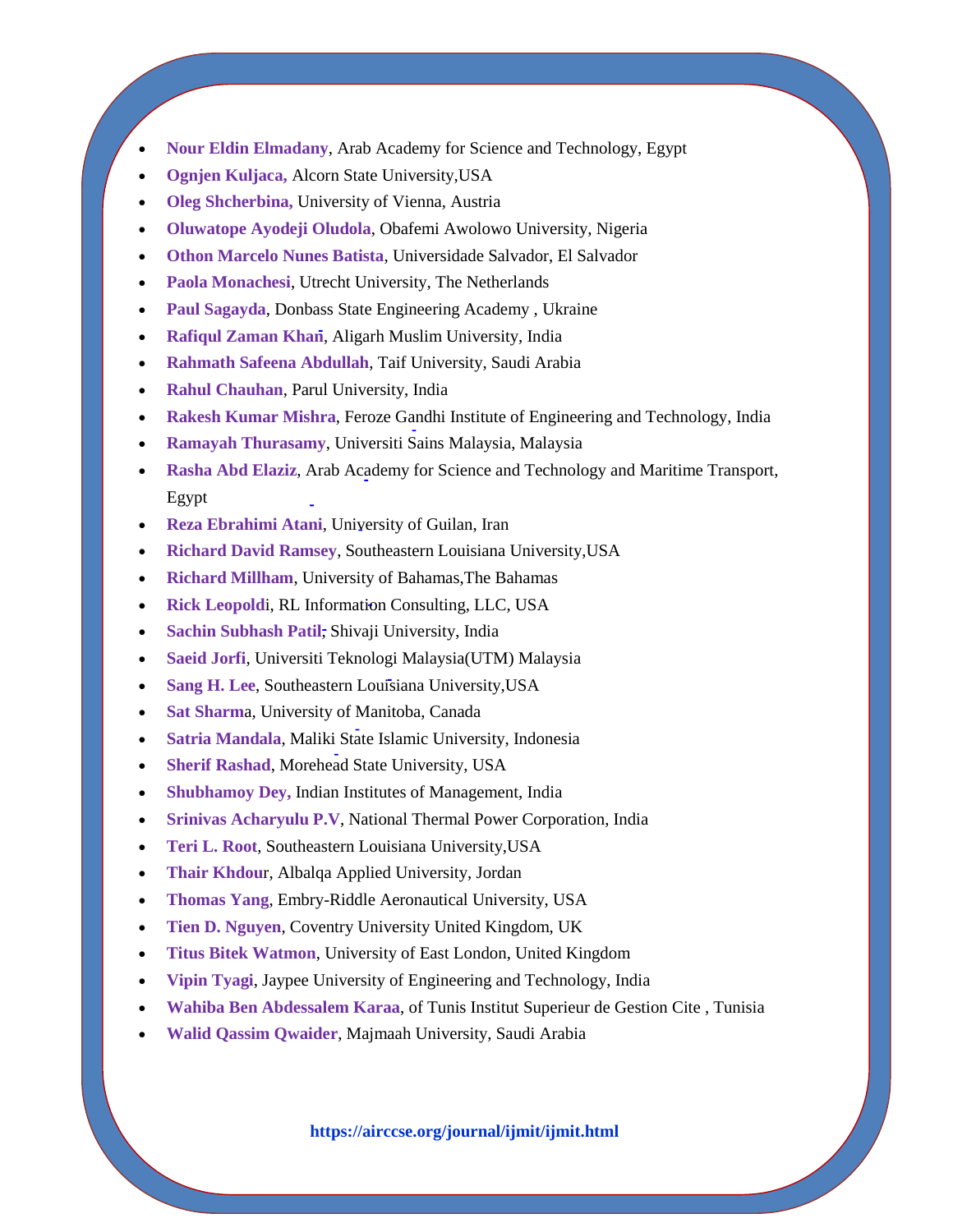- **[William E. Westermann](http://scholar.google.com/scholar?q=William+E.+Westermann%2C+Southern+Methodist+University%2C+USA&btnG=&hl=en&as_sdt=0%2C5)**, Southern Methodist University, USA
- **[Xin Zhou](http://scholar.google.co.in/scholar?q=Xin+Zhou&btnG=&hl=en&as_sdt=0%2C5)**, Kyushu University, Japan
- **[Yan Wang](https://scholar.google.co.in/scholar?hl=en&as_sdt=0%2C5&q=Yan+Wang%2CKennesaw+State+University%2CUSA&btnG=)**, Kennesaw State University,USA
- **[Yogendra Kumar Jain](http://scholar.google.com/scholar?q=Yogendra+Kumar+Jain%2C+Samrat+Ashok+Technological+Institute%2C+India&btnG=&hl=en&as_sdt=0%2C5)**, Samrat Ashok Technological Institute, India
- **[Yuval Cohen](http://scholar.google.com/scholar?q=Yuval+Cohen%2C+The+Open+University+of+Israel%2C+Israel&btnG=&hl=en&as_sdt=0%2C5)**, The Open University of Israel, Israel
- **[Zeenath Reza Kha](http://scholar.google.com/scholar?q=Zeenath+Reza+Khan%2C+University+of+Wollongong%2C+Dubai%2C+UAE&btnG=&hl=en&as_sdt=0%2C5)**n, University of Wollongong, Dubai, UAE
- **[Zheng \(Jeremy\) Li](http://scholar.google.com/scholar?q=Zheng+%28Jeremy%29+Li%2C+University+of+Bridgeport%2C+USA&btnG=&hl=en&as_sdt=0%2C5)**, University of Bridgeport, USA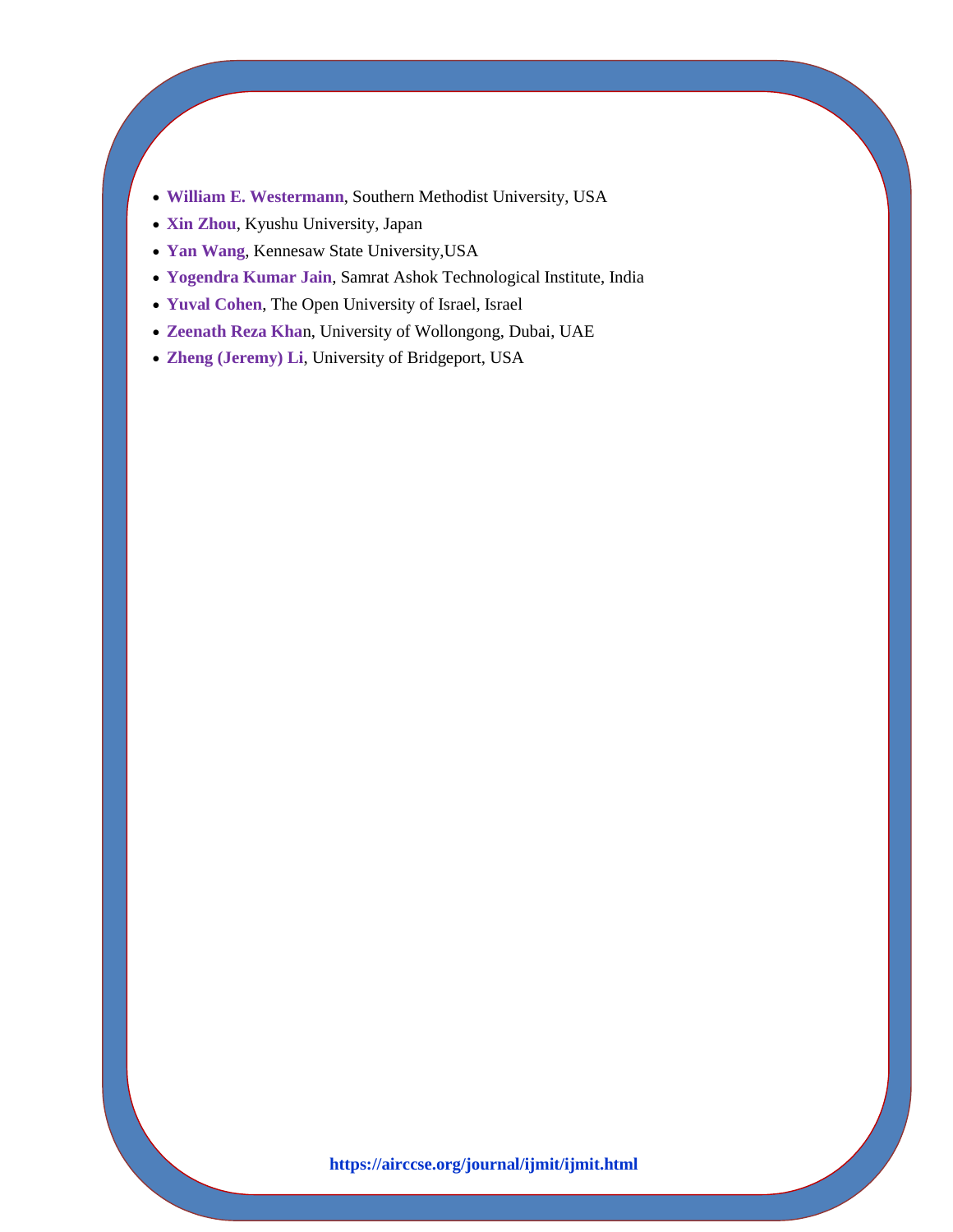### **Paper Submission & Manuscript preparation Guide**

Authors are invited to submit papers for this journal through **Email: [ijmitjournal@aircconline.com](mailto:ijmitjournal@aircconline.com)** or through **[Submission System](http://coneco2009.com/submissions/imagination/home.html)**. Submissions must be original and should not have been published previously or be under consideration for publication while being evaluated for this Journal. For paper format download the templatein this page

#### [Manuscript](http://airccse.org/journal/aircc_template.doc) Template

#### **Review Process**

Submissions are accepted for review with the understanding that the same work has been neither submitted to, nor published in, another publication. Simultaneous submission to other publications will result in immediate rejection of the paper. Papers are not within the journal scope will be rejected immediately after the pre review process. All manuscripts will be subject to a well established, fair, unbiased peer review and refereeing procedure, and are considered on the basis of their significance, novelty and usefulness to the Journalsreadership. The reviewing structure will always ensure the anonymity of the referees  $\&$  it will be reviewed by 3 experts in the field. The review output will be one of the following decisions:

1. Accept

- 2. Accept with minor changes
- 3. Weak Accept with major changes
- 4. Reject

The review process may take approximately two  $\sim$ three months to be completed. The Editor reserves the right to reject a paper if it does not meet the aims and scope of the journal, it is not revised well.

#### **Copy Right Form**

After submitting final manuscript, you can get copy right form from AIRCC secretary

#### **Special Issue Proposal**

IJMIT invite proposals for special issues on topics that fall within the scope of this journal.

Please email your proposal to **[secretary@airccse.org.](mailto:secretary@airccse.org)**

#### **Contact Us**

Here's where you can reach us : **[ijmitjournal@aircconline.com](mailto:ijmitjournal@aircconline.com)** or **[ijmit@airccse.org](mailto:ijmit@airccse.org)**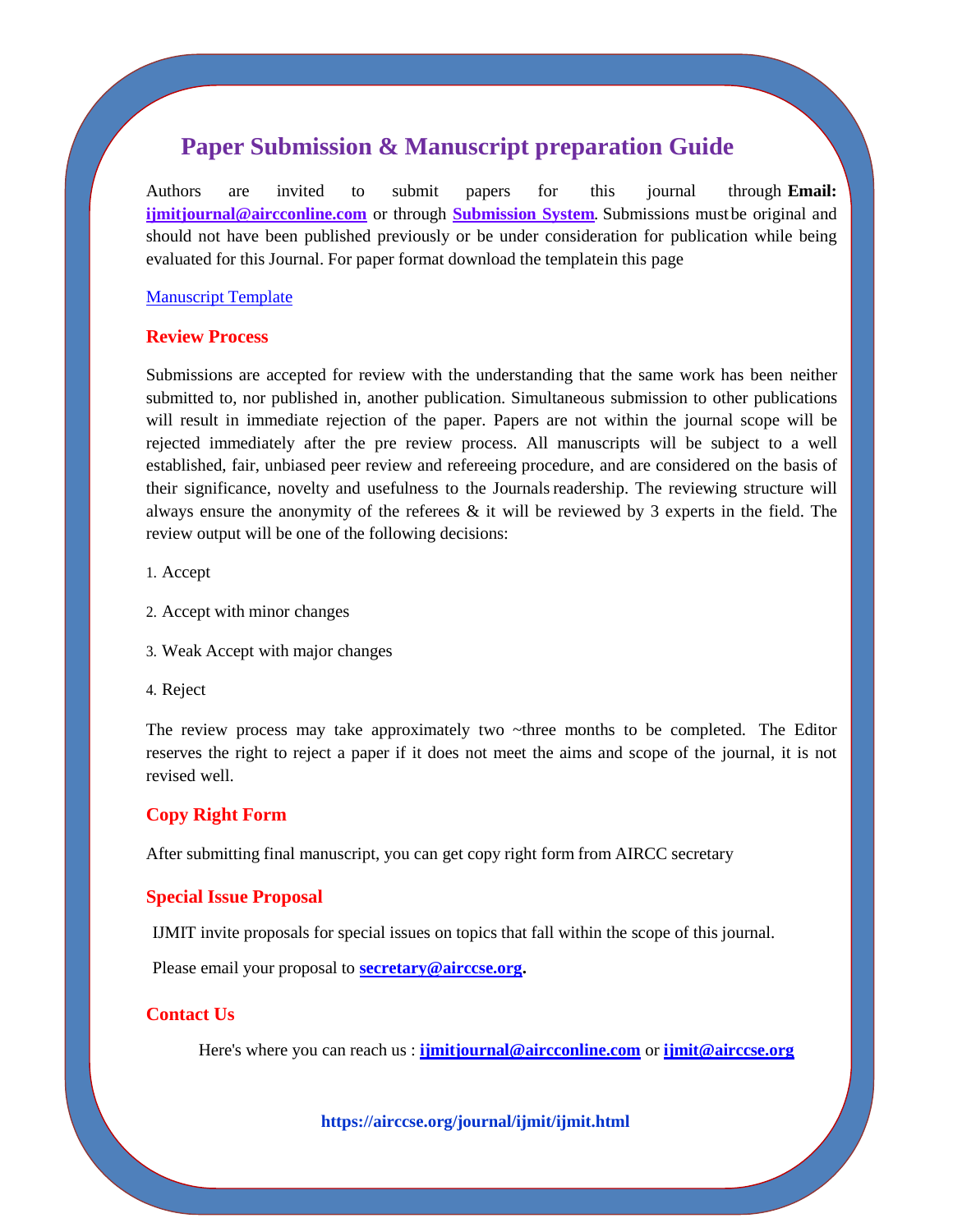# **INDEXING**

### **Abstracting & Indexing Services:**

The articles of IJMIT are indexed/abstracted in the following index services.

[The Elektronische Zeitschriftenbibliothek EZB](http://ezb.uni-regensburg.de/index.phtml?bibid=AAAAA&colors=1&lang=en)

[Genamics JournalSeek](http://journalseek.net/cgi-bin/journalseek/journalsearch.cgi?field=issn&query=0975-5926)

[World Journal Clout Index \(WJCI\)](https://wjci.cnki.net/UserIndex/JournalOverseaDetails?filename=ISSN0975-5926)

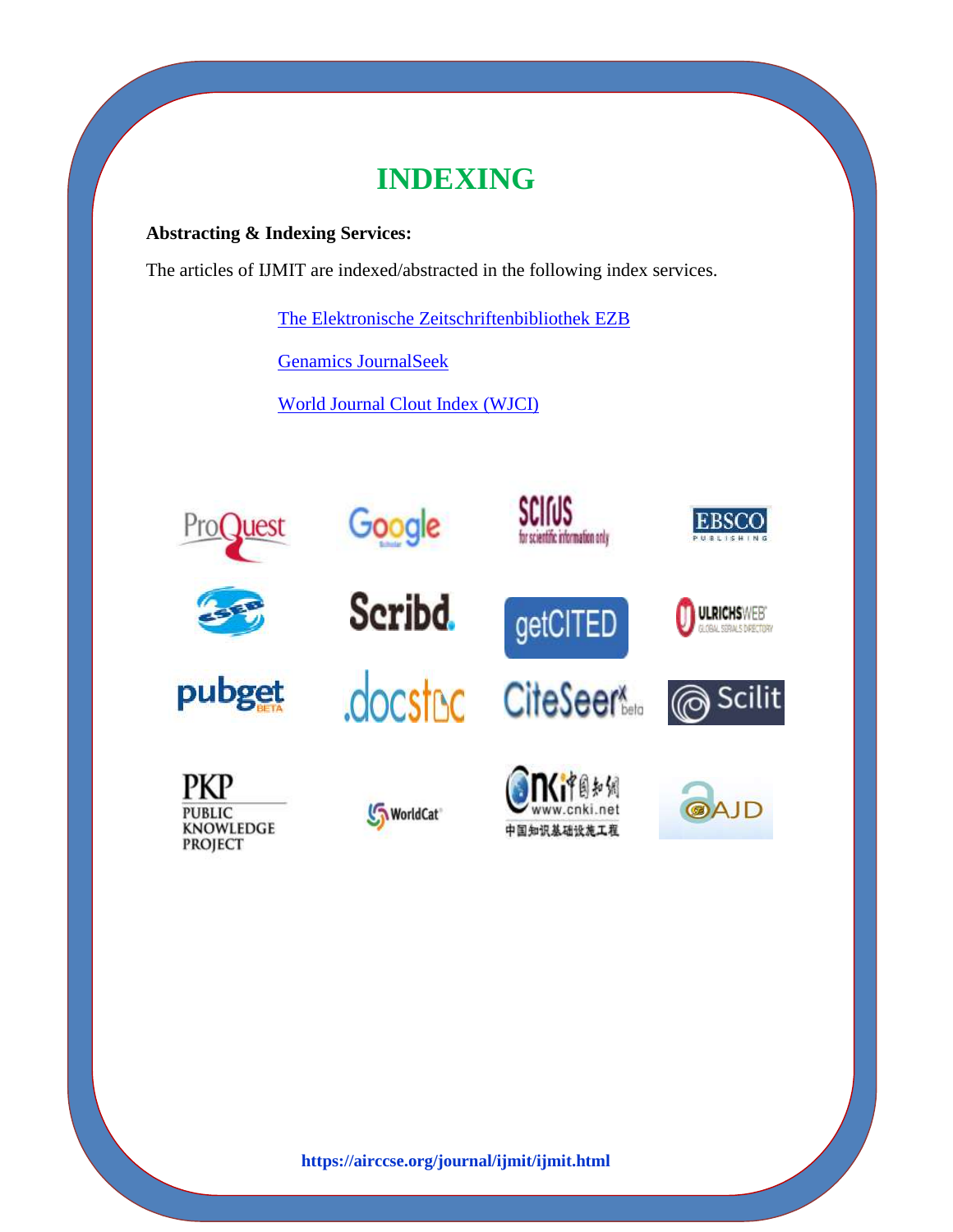**International Journal of Managing Information Technology (IJMIT)**

## **Google Scholar Indexing**

**H –Index – 24, Citations 2262, i10-Index 58**

**more details**

 **<https://scholar.google.co.in/citations?user=Epk4eBkAAAAJ&hl=en>**

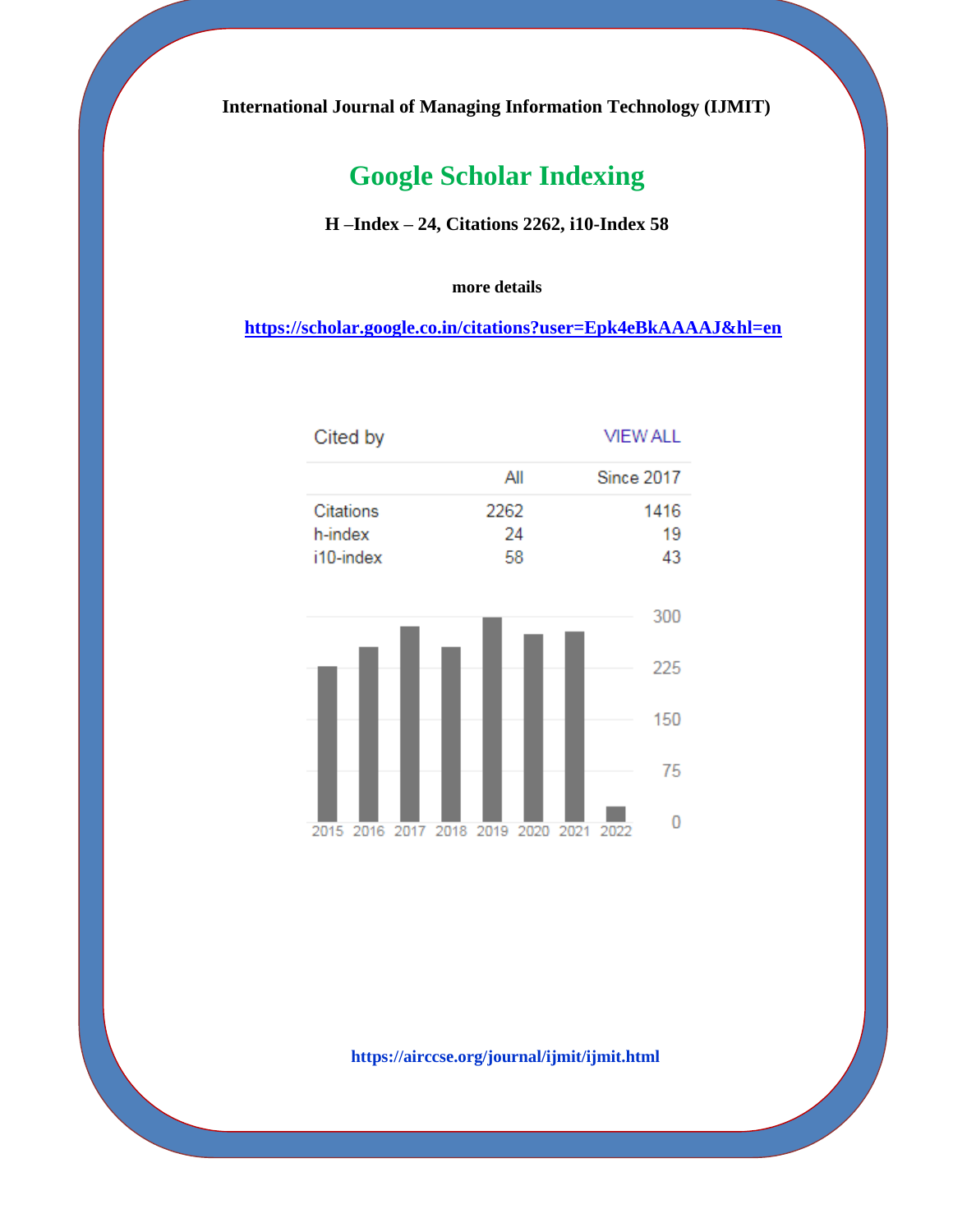## **World Journal Clout Index (WJCI)**

### **Impact Factor**

**2019- 0.211 2020- 0.040**

## **WJCI 2019**

**[https://wjci.cnki.net/UserIndex/JournalOverseaDetails?filename=ISSN0975-](https://wjci.cnki.net/UserIndex/JournalOverseaDetails?filename=ISSN0975-5926&Year=2019) [5926&Year=2019](https://wjci.cnki.net/UserIndex/JournalOverseaDetails?filename=ISSN0975-5926&Year=2019)**

Year. 2019  $\checkmark$  WICI Certificate

| Journal Title        |                               | INTERNATIONAL JOURNAL OF MANAGING INFORMATION TECHNOLOGY |             |          |                        |  |  |
|----------------------|-------------------------------|----------------------------------------------------------|-------------|----------|------------------------|--|--|
| Country/Region       |                               | India                                                    |             |          |                        |  |  |
| ISSNS                |                               | 0975-5926/0975-5586                                      |             |          |                        |  |  |
| Publisher/Sponsor    |                               | AIR C C Publishing Corporation                           |             |          |                        |  |  |
| <b>Total Cites</b>   |                               | $10\,$                                                   |             |          |                        |  |  |
| <b>Impact Factor</b> |                               | 0.213                                                    |             |          |                        |  |  |
| Discipline Impact    | <b>Discipline</b>             | WJC1                                                     | <b>Bank</b> | Quartile | <b>WJCI Perpentile</b> |  |  |
|                      | <b>Information Processing</b> | 0.108                                                    | 160/150     | Q4       | \$38                   |  |  |
|                      | <b>Joenage Value</b>          | 0.108                                                    | $\sim$      | $\sim$   | 5.88                   |  |  |